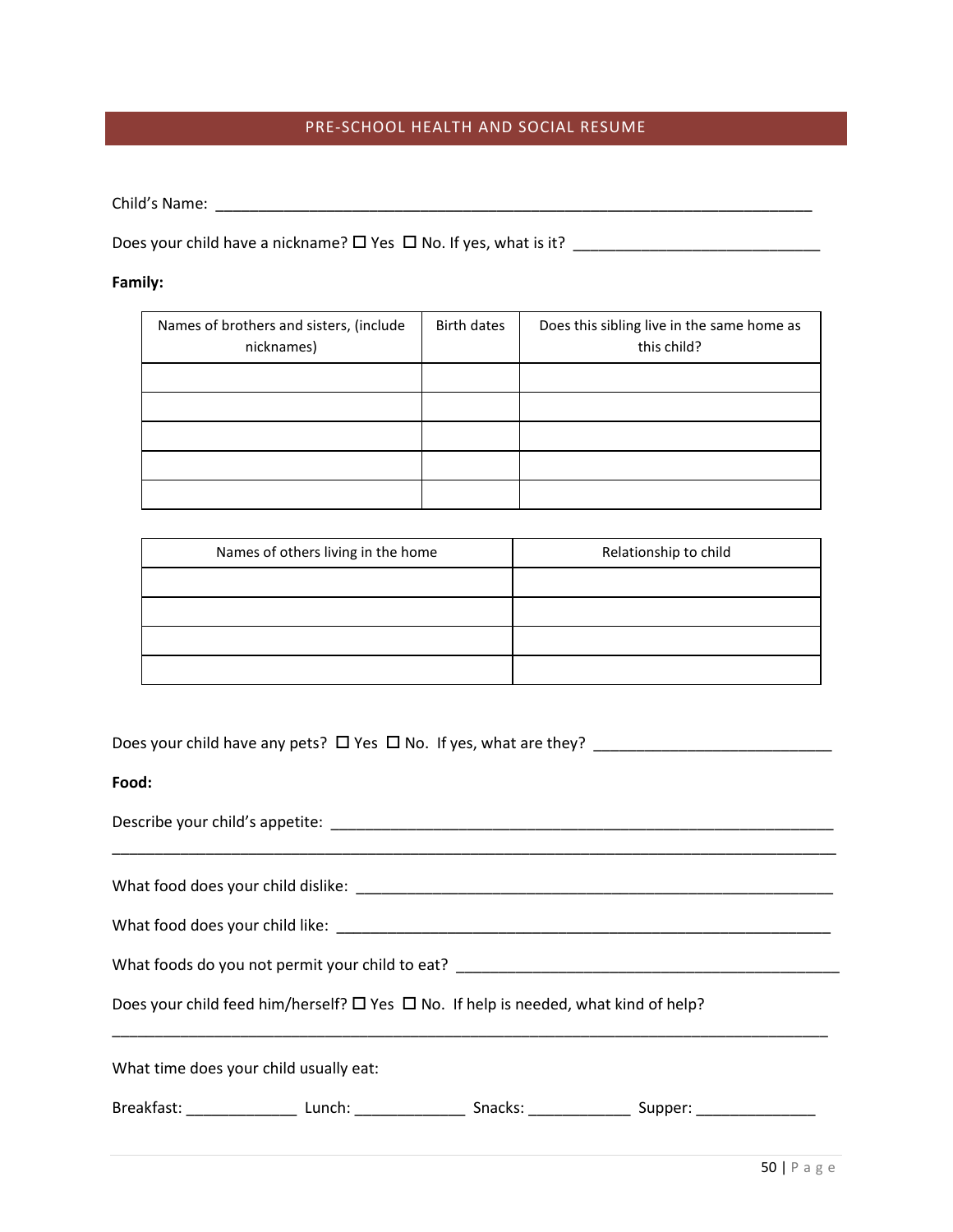## **Self Care:**

| Please comment about bathroom routines or training procedures:                                                                                                            |               |              |
|---------------------------------------------------------------------------------------------------------------------------------------------------------------------------|---------------|--------------|
| Is your child in diapers?                                                                                                                                                 | $\square$ Yes | $\square$ No |
| Has training begun?                                                                                                                                                       | $\square$ Yes | $\square$ No |
| Is your child completely trained?                                                                                                                                         | $\square$ Yes | $\square$ No |
| Does your child need help with bath rooming? $\Box$ Yes                                                                                                                   |               | $\square$ No |
| Does your child need any help with dressing? $\square$ Yes $\square$ No. If yes, what kind of help?                                                                       |               |              |
| Does your child nap? $\Box$ Yes $\Box$ No. If yes, what are his/her naptime routines?                                                                                     |               |              |
| <u> 1989 - Johann Stoff, amerikansk politiker (d. 1989)</u><br>Do you, or does your child, have any concerns relating to nap time? $\Box$ Yes $\Box$ No. Please describe: |               |              |
| <b>Social/Emotional Development:</b>                                                                                                                                      |               |              |
| Does your child separate easily from you? $\Box$ Yes $\Box$ No.                                                                                                           |               |              |
|                                                                                                                                                                           |               |              |
| Is your child shy? $\Box$ Yes $\Box$ No $\Box$ Sometimes                                                                                                                  |               |              |
|                                                                                                                                                                           |               |              |
| Is your child afraid of anything? $\Box$ Yes $\Box$ No                                                                                                                    |               |              |
| Please describe:                                                                                                                                                          |               |              |
| How does your child show feelings of:                                                                                                                                     |               |              |
|                                                                                                                                                                           |               |              |
|                                                                                                                                                                           |               |              |
|                                                                                                                                                                           |               |              |
|                                                                                                                                                                           |               |              |